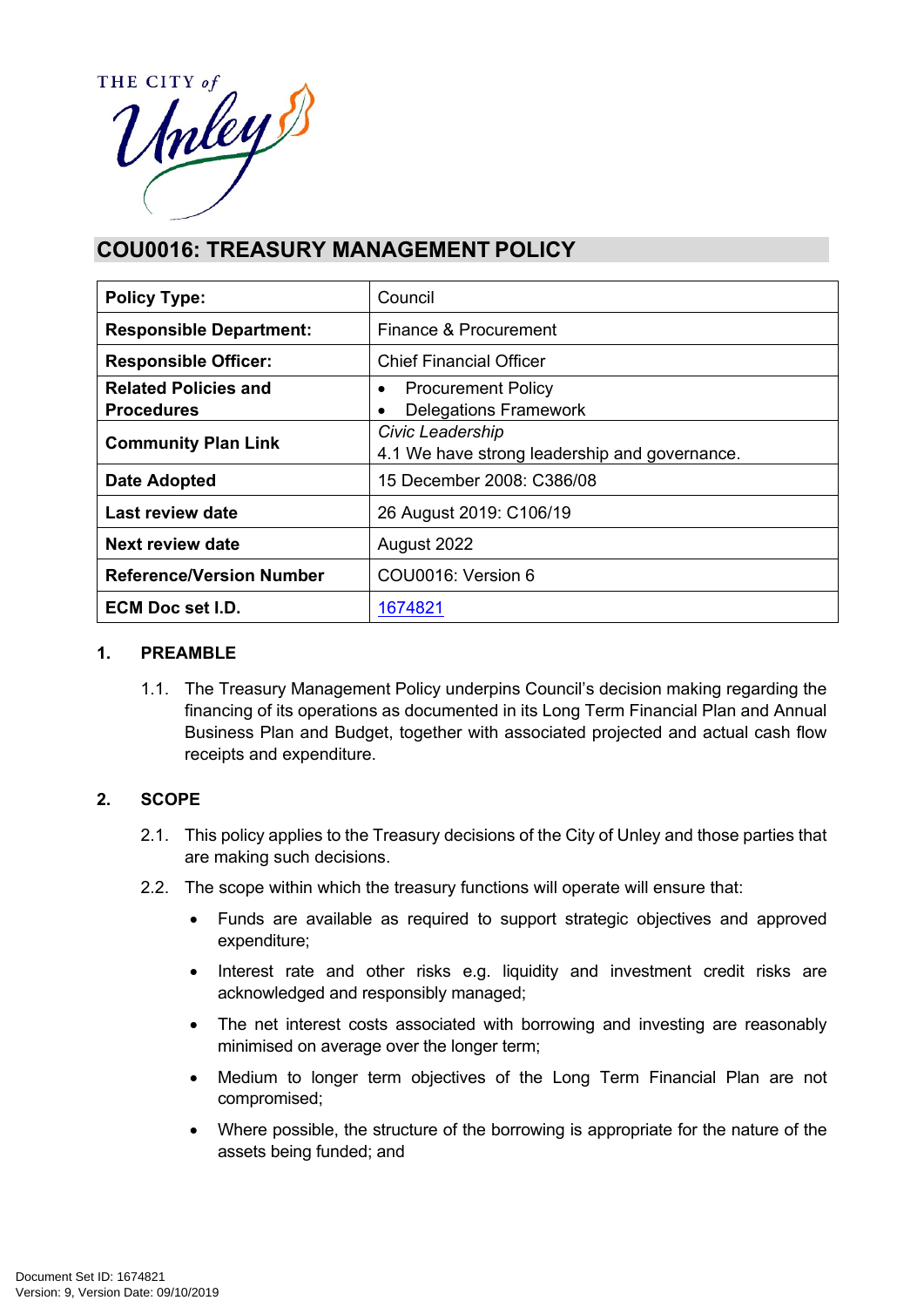Council's funding activities are in accordance with its legislative and common law responsibilities.

# **3. POLICY PURPOSE/OBJECTIVES**

- 3.1. The objective of this policy is to enable Council to manage its treasury functions: borrowings, investments, and associated cash flow management; **holistically** in a manner that ensures financial sustainability and supports strategic management plans.
- 3.2. This means Council will:
	- Maintain a target range for its Net Financial Liabilities ratio;
	- Generally only borrow funds to support cash flow;
	- Only retain or quarantine money for a particular future purpose when required by legislation or part of an agreement;
	- Apply, where cost effective, any funds that are not immediately required to meet approved expenditure, to reduce the level of borrowings or to defer and/or reduce the level of new borrowings that would otherwise be required;
	- Not borrow for funding annual operational expenditure.
- 3.3. With reference to Borrowings, subject to meeting Net Financial Liabilities Ratio targets:
	- Council aims to borrow 'long for long' and 'short for short', i.e. where possible, the structure of the borrowing is appropriate for the nature of the assets being funded. However, any borrowing arrangement still needs to meet the overall treasury objective of minimising the costs of borrowings in the medium term by also considering future capital receipts and outlays.
	- it is appropriate to borrow for financing of strategic land purchases and to fund capital upgrading/new assets particularly if used for revenue generating purposes.
	- Significant spikes in asset renewal expenditure can be considered for borrowing.

# **4. DEFINITIONS**

- *4.1.* **the Act** means the *Local Government Act 1999*
- 4.2. **Annual Business Plan** is the plan and budget for each financial year that outlines annual and long-term objectives, annual activities, and performance measures, in accordance with section 123 of the Act.
- 4.3. **Financial Sustainability** is where Council has sufficient funds to meet all resource and financial obligations, and the long-term financial performance and position is sustainable where planned long term service and infrastructure levels and standards are met without unplanned increases in rates or disruptive cuts to services.
- 4.4. **Local Government Financing Authority (LGFA)** is the Government guaranteed statutory authority established to develop and implement borrowing and investment programs for the benefit of Councils and prescribed local government bodies within the State.
- 4.5. **Long Term Financial Plan** provides financial projections for the Council's planned activities over a 10 year timeframe, as required by s122 of the Act,
- 4.6. **Net Financial Liabilities (NFL)** equals total liabilities less financial assets, where financial assets for this purpose include cash, investments, receivables and

THE CITY of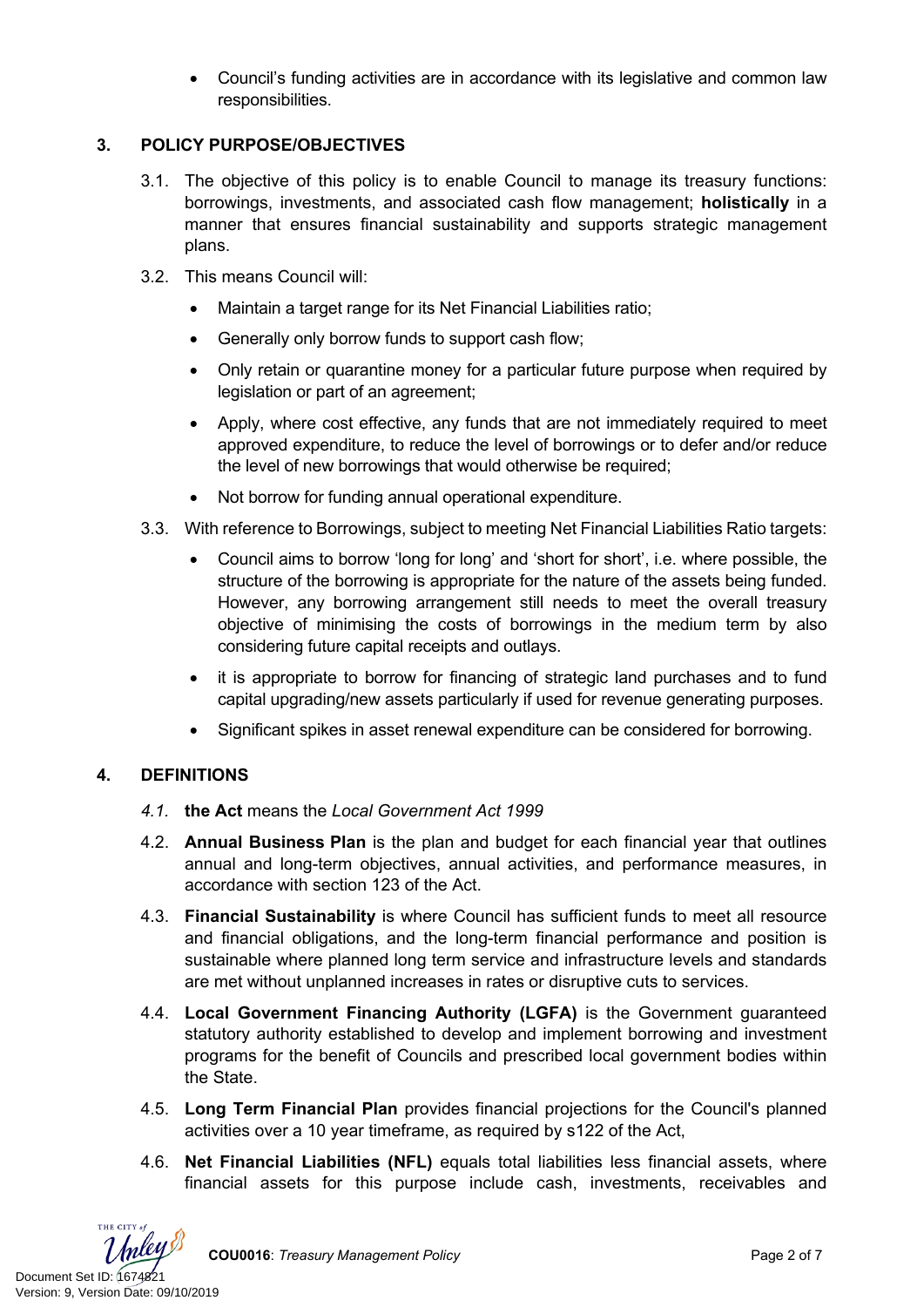prepayments, but exclude equity held in a Council subsidiary, inventories and assets held for sale. The Net Financial Liabilities Ratio is calculated by expressing net financial liabilities at the end of the year as a percentage of total operating revenue for the year.

- 4.7. **Surplus Funds** are funds over and above a level which is required to meet Council's immediate working capital requirements.
- 4.8. **Treasury Management** refers to those activities which are related to the funding of Council operations. This includes funds management, cash flow budgeting, investment of surplus funds and borrowings.

# **5. ROLES AND RESPONSIBILITIES**

- 5.1. This policy will be administered on behalf of Council by the Chief Financial Officer.
- 5.2. Decision making in relation to application of this Policy will be in accordance with Clause 7: Policy Delegations.

#### **6. POLICY STATEMENT**

# 6.1. **TREASURY MANAGEMENT STRATEGY**

- 6.1.1. Council's operating and capital expenditure decisions are made on the basis of:
	- identified community need and benefit relative to other expenditure options;
	- cost effectiveness of the proposed means of service delivery; and
	- affordability of proposals having regard to Council's long-term financial sustainability (including consideration of the cost of capital and the impact of the proposal on Council's Net Financial liabilities ratio.

#### 6.2. **INTER-GENERATIONAL EQUITY FUNDING**

6.2.1. Council shall strive to achieve equity between generations of ratepayers (intergenerational equity) whereby the mechanisms to fund specific capital expenditure and operations take into account the ratepayers who benefit from the expenditure and therefore on a user pay basis, who should pay for the costs associated with such expenditure.

#### 6.3. **LONG-TERM SUSTAINABILITY OF COUNCIL**

6.3.1. The level of borrowings shall be within the adopted Net Financial liabilities ratio to ensure the long-term sustainability of Council.

#### 6.4. **BORROWING**

6.4.1. All borrowings will be considered in the context of Council's strategic priorities and borrowing levels in line with Council's Long Term Financial Plan and adopted targets.

#### 6.4.2. **Short Term Cash Flow Management**

6.4.2.1. Short term cash advance may be used to sustain the cash flows of Council having regard to anticipated receipts and expenditures and the annual cash flow budget. For this purpose Council may operate an overdraft on its bank account and/ or a cash advance facility from a financial institution.

THE CITY of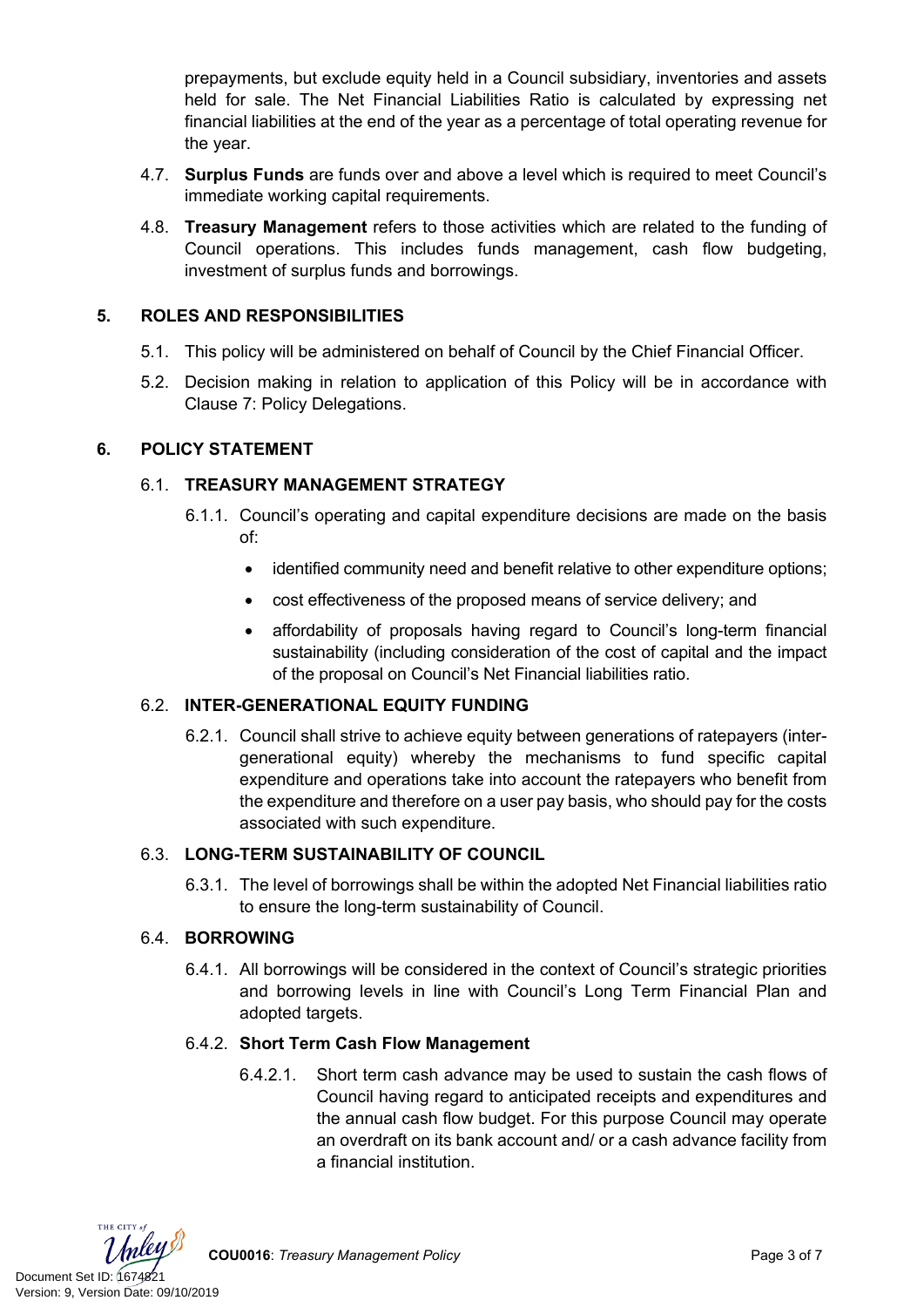# 6.4.3. **Interest Rate Risk Exposures**

- 6.4.3.1. For Council to minimise net interest costs on average over the longer term, and at the same time, manage interest rate movement risks within acceptable limits, both fixed and variable interest rate borrowings should be considered.
- 6.4.3.2. Management shall not speculate on interest rate movements.

# 6.4.4. **Fixed and Variable Interest Borrowings**

- 6.4.4.1. In order to ensure that there is an appropriate mix of interest rate exposure, as old borrowings mature, and new borrowings are raised, Council will endeavour to restructure its portfolio of borrowings in order to progressively achieve and strive to maintain a mixture of fixed and variable interest rate borrowings.
- 6.4.4.2. In order to spread its exposure to interest rate movements, Council will aim to have a variety of maturity dates on its fixed interest rate borrowings over the available maturity spectrum.
- 6.4.4.3. Fixed and variable borrowing activities will comply with Council's Procurement Policy

#### 6.4.5. **Risk Minimisation**

- 6.4.5.1. To reduce the level of risk:
	- Council approval is required for all new loans.
	- Loans are to be provided by institutions with long term credit ratings of "AA-" or better.
	- All new loans are to be tendered to at least two lending institutions

#### 6.4.6. **Borrowing Redemption**

6.4.6.1. When surplus funds exist, the decision to repay borrowings shall be made based on the facts available at the time giving due regard to minimising the overall cost to Council.

# 6.5. **INVESTMENTS**

- 6.5.1. Council funds that are not immediately required for operations and that cannot be applied to either reduce existing borrowings or avoid the arising of new borrowings, will be invested. The balance of funds held in any operating bank account that does not provide investment returns at least consistent with 'at call' market rates, shall be kept at a level that is no greater than is required to meet immediate working capital requirements.
- 6.5.2. All investments will be considered in the context of Council's strategic priorities to ensure Council maximises the return on surplus funds.
- 6.5.3. To manage the level of risk Council will limit its investments to secure organisations. In addition, Council is prohibited from directly acquiring shares in a company. Therefore, without Council approval, investments are limited to:
	- Deposits with the Local Government Finance Authority;
	- Bank interest bearing deposits
	- Bank accepted/ endorsed bank bills
	- Bank negotiable Certificate Deposits, and

THE CITY of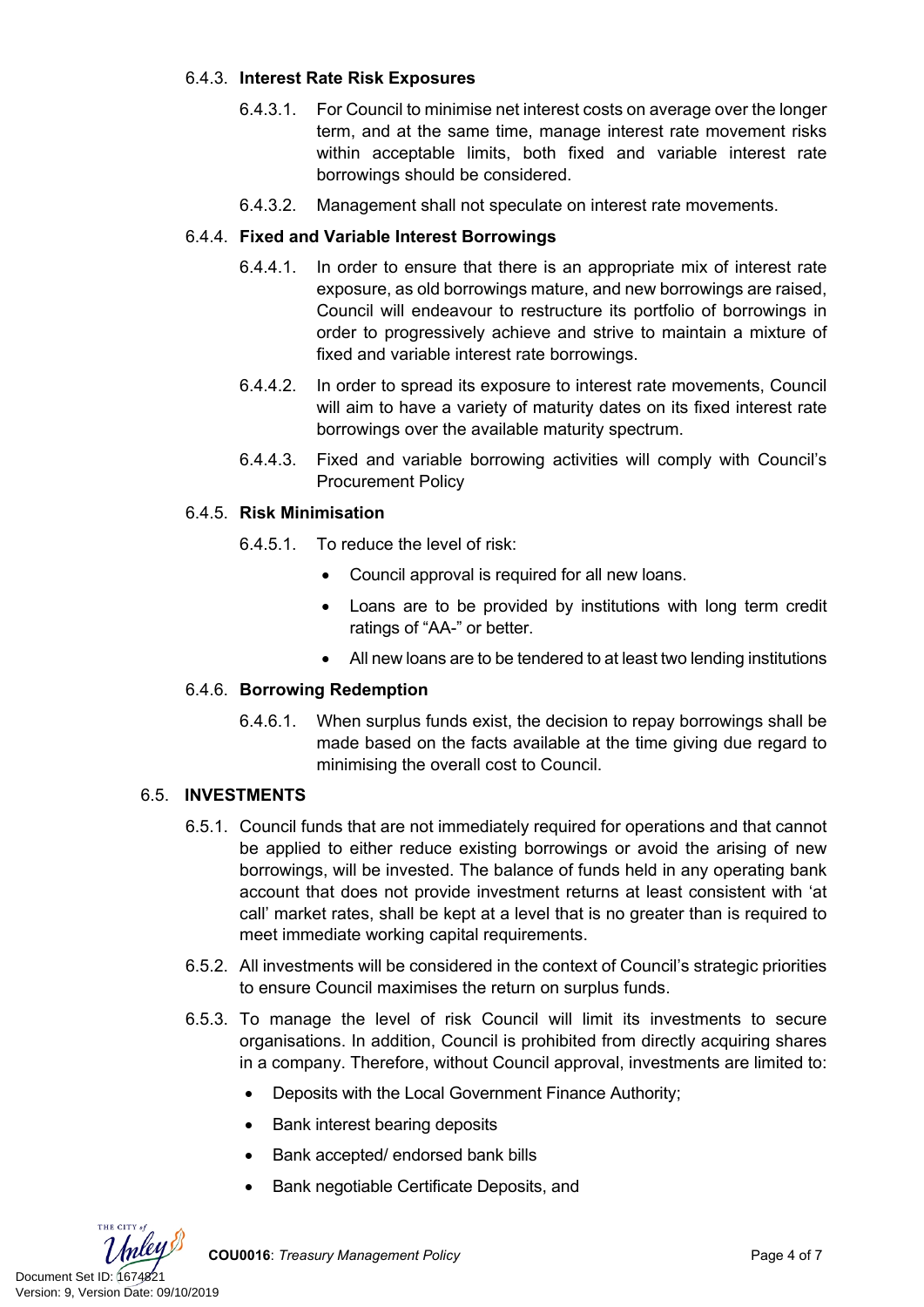- State / Commonwealth Government Bonds.
- 6.5.4. This policy does not insist that the highest interest rate should be accepted, but that the investment which delivers the best value to Council should be selected.

# 6.6. **HEDGING & OTHER FINANCIAL ARRANGEMENTS**

6.6.1. Council may consider the use of hedging and other financial arrangements but **only** as a mechanism to **reduce interest rate risk exposure** and not for speculative trading.

# 6.7. **REPORTING**

- 6.7.1. At least once a year, Council via the Audit Committee, shall receive a specific report regarding treasury management performance relative to this policy document.
- 6.7.2. This report shall highlight:
	- For each Council borrowing and investment- the quantum of funds, its interest rate and maturity date, and changes in the quantum since the previous report
	- The portion of fixed interest rate and variable interest rate borrowings at the end date of the reporting period, and
	- Full details and explanation of any instances of deviation from this policy during the year.

# **7. POLICY DELEGATIONS**

- 7.1. Section 44(3)(c) of the Act provides that a council must approve all loans and clearly states that the power to borrow money cannot be delegated from the Council itself.
- 7.2. In terms of Investments, there is no restriction upon the delegation of the powers at Section 139 or the duty at Section 140 of the Act.
- 7.3. Investment/Loan Transactions within new facilities, which must be within the debt levels approved by Council, have been delegated to the following:
	- CEO;
	- All General Managers;
	- Chief Financial Officer;

*or a combination of two of the following*

- Chief Financial Officer;
- Team Leader Financial Accounting; and
- Financial Accountant.
- 7.4. Investment/Loan Transactions within existing approved facilities are delegated to:
	- $\bullet$  CEO
	- All General Managers
	- Chief Financial Officer
	- Team Leader Financial Accounting
	- Financial Accountant



**COU0016**: *Treasury Management Policy* Page 5 of 7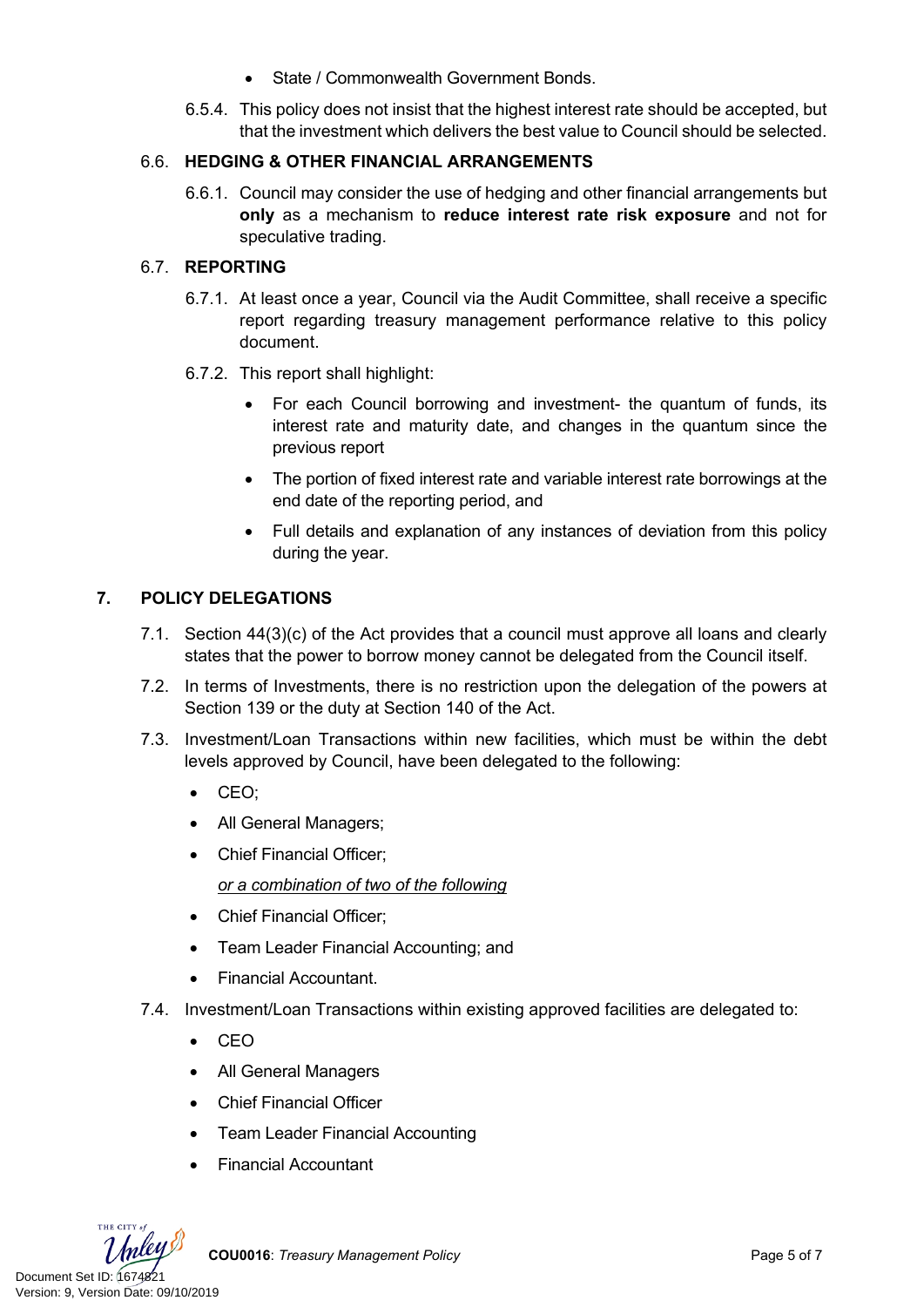# **8. LEGISLATION**

- 8.1. *Local Government Act 1999*
	- 8.1.1. Chapter 8 Sections 122 and 123, provides that a council should have strategic plans and an annual budget.

# 8.1.2. **Borrowings**

- 8.1.2.1. Chapter 9 Sections 133 and 134 provides that a council can
	- Obtain funds from a range of sources, including taxation and borrowing appropriate to the Council carrying out its functions;
	- Borrow funds and enter into arrangements to protect against;
	- adverse interest rate movements on borrowings; and
	- Invest Council funds.
- 8.1.2.2. Section 44(3)(c) of the Act provides that a council must approve all loans and clearly states that the power to borrow money cannot be delegated from the Council itself.

# 8.1.3. **Investments**

- 8.1.3.1. Chapter 9 Sections 139 and 140 provides that a council:
	- Empowers councils to invest money;
	- Council must exercise care, diligence and skill that a prudent person of business would exercise in managing the affairs of other persons;
	- Avoid investments that are speculative or hazardous in nature; and
	- A council must review the performance of its investments at least annually.
- 8.1.3.2. Section 44 enables a council to delegate this function.
- 8.1.3.3. Section 47 prohibits a council from directly acquiring shares in a company.

# 8.1.4. *Local Government (Financial Management) Regulations 2011*

8.1.4.1. Regulation 5 requires the preparation of a Budgeted Statement of Cash Flows covering Council's Long Term Financial Plans and Budgets as part of the Council's annual budget papers.

# 8.1.5. *LGA Financial Sustainability Information Papers*

- 8.1.5.1. Information Paper 9 Financial Indicators Revised May 2015
- 8.1.5.2. Information Paper 10 Debt Revised February 2015
- 8.1.5.3. Information Paper 15 Treasury Management Revised February 2015.